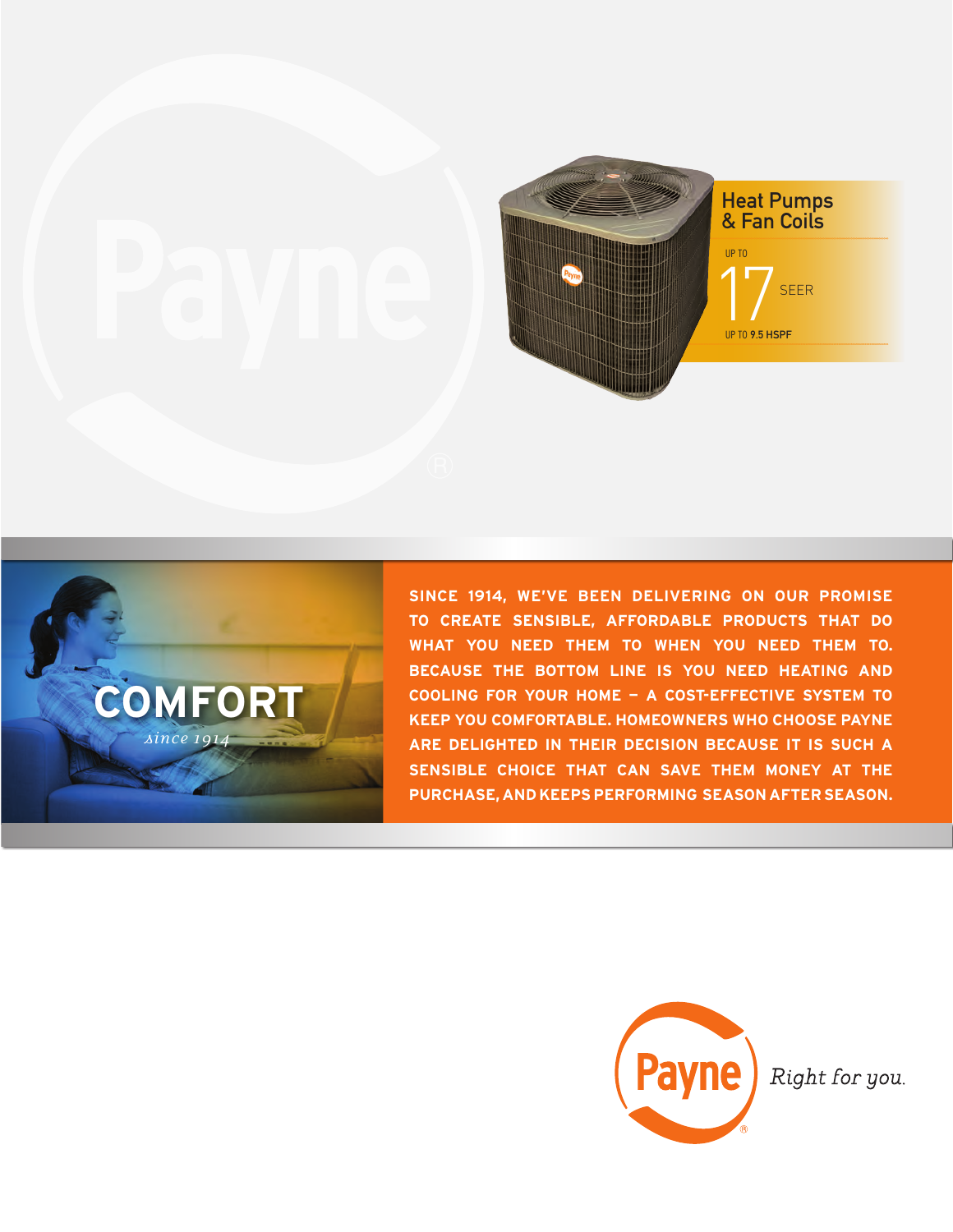### *The Well-Built Warranty.*

*Every heat pump and fan coil we build is covered with a 10-year parts limited warranty.\* This warranty applies to the original owner of the properly registered product.*

## *Run-tested and right for you.*

*Because we only feel comfortable providing you with long-lasting comfort and efficiency, only products that complete our testing with a 100% success rate make it out of the factory.* 

## **OUR PROMISES WHAT IS SEER and HSPF?**

*Like a car's mpg, SEER (Seasonal Energy Efficiency Ratio) is the measure of cooling efficiency for a heat pump. It tells you how much heat is removed from your home in relation to how many watts per hour it takes to reach your set comfort level. HSPF (Heating Seasonal Performance Factor) is the measure of heating efficiency. The higher the number the better, because when you waste energy you waste money.*

*To give you an example, the minimum SEER level for heat pump operation in the U.S. is now 14. Payne offers models that exceed that, giving you even better efficiency.*





\*Warranty period is 5 years if not registered within 90 days. Jurisdictions where warranty restrictions are not allowed will automatically receive a 10-year parts limited warranty. See warranty certificate at payne.com for complete details, terms and exclusions.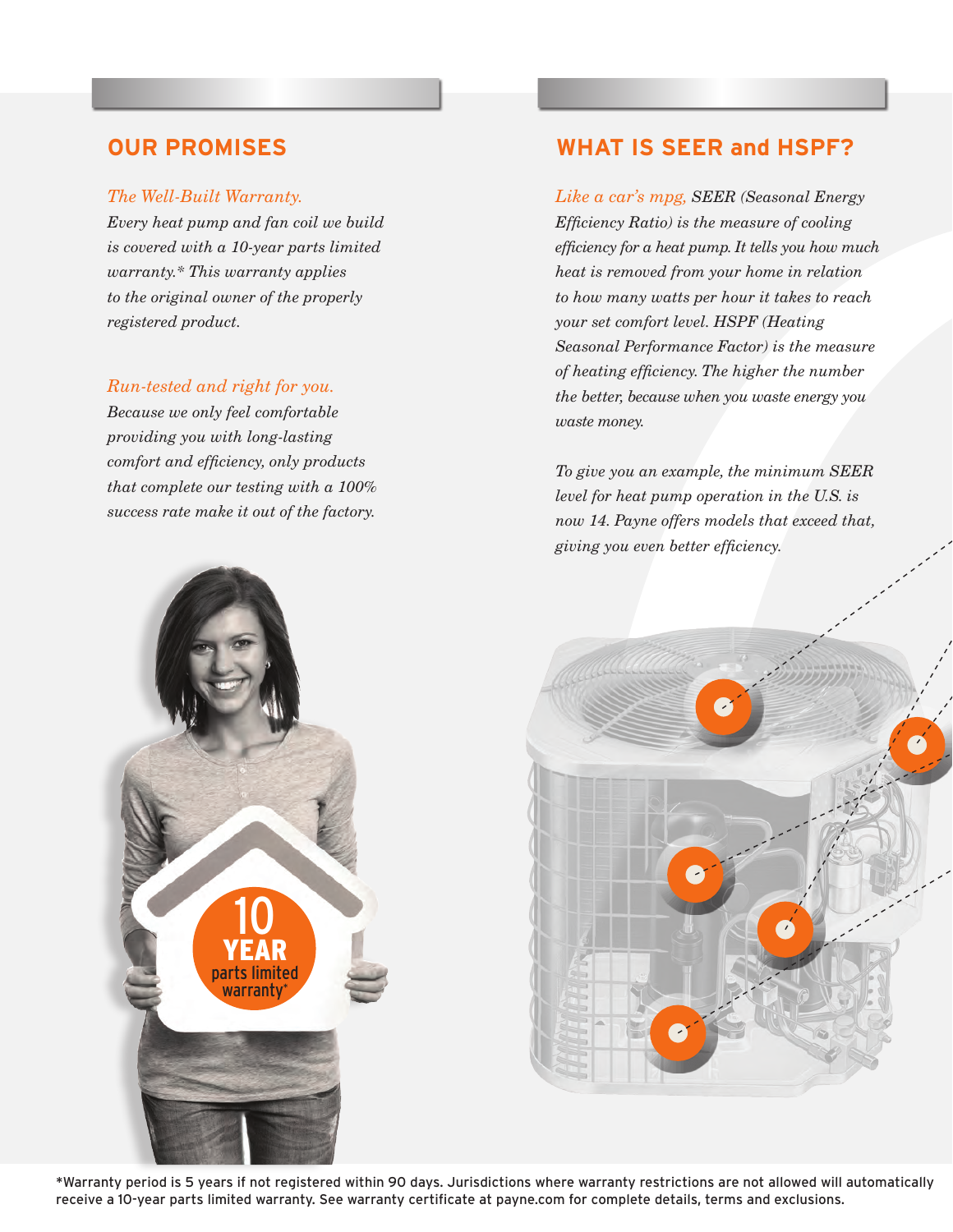

*When you purchase Payne® products, you will soon find out why they are right for you. Our products aren't just affordable – they're built to perform.*

## **NON-OZONE DEPLETING R-410A**

These heat pumps and fan coils use the EPAapproved and chlorine-free R-410A refrigerant for minimal effect on the Earth's ozone layer.

- **1 Durable fan motor** *—* Providing year after year of smooth-running operation in extreme temps, our fan motor ensures reliable comfort.
- **2 Effortless heat or cool** The reliable reversing valve easily switches functions from heating to cooling and back again, as the temperature demands.
- **3 Good looks** *—* The corrosion-resistant, painted exterior finish will stay looking good now, and for years to come.
- **Reliable R-410A compressor** You want the most important part of the entire unit to stay running strong, right? With built–in protective features, our compressor operates quietly and reliably season after season.
- **5** Smooth and quiet Rubberized isolation pads create a buffer between the base pan and the compressor to absorb vibrations and minimize noise.

An important part to complete your new heat pump system is the **indoor fan coil.** Our models provide exceptional heat transfer for heating and cooling effectiveness and efficiency.



 ECM Motor - R-410A Refrigerant

PF4M

R-410A Refrigerant

FB4C

FMA

FV4C